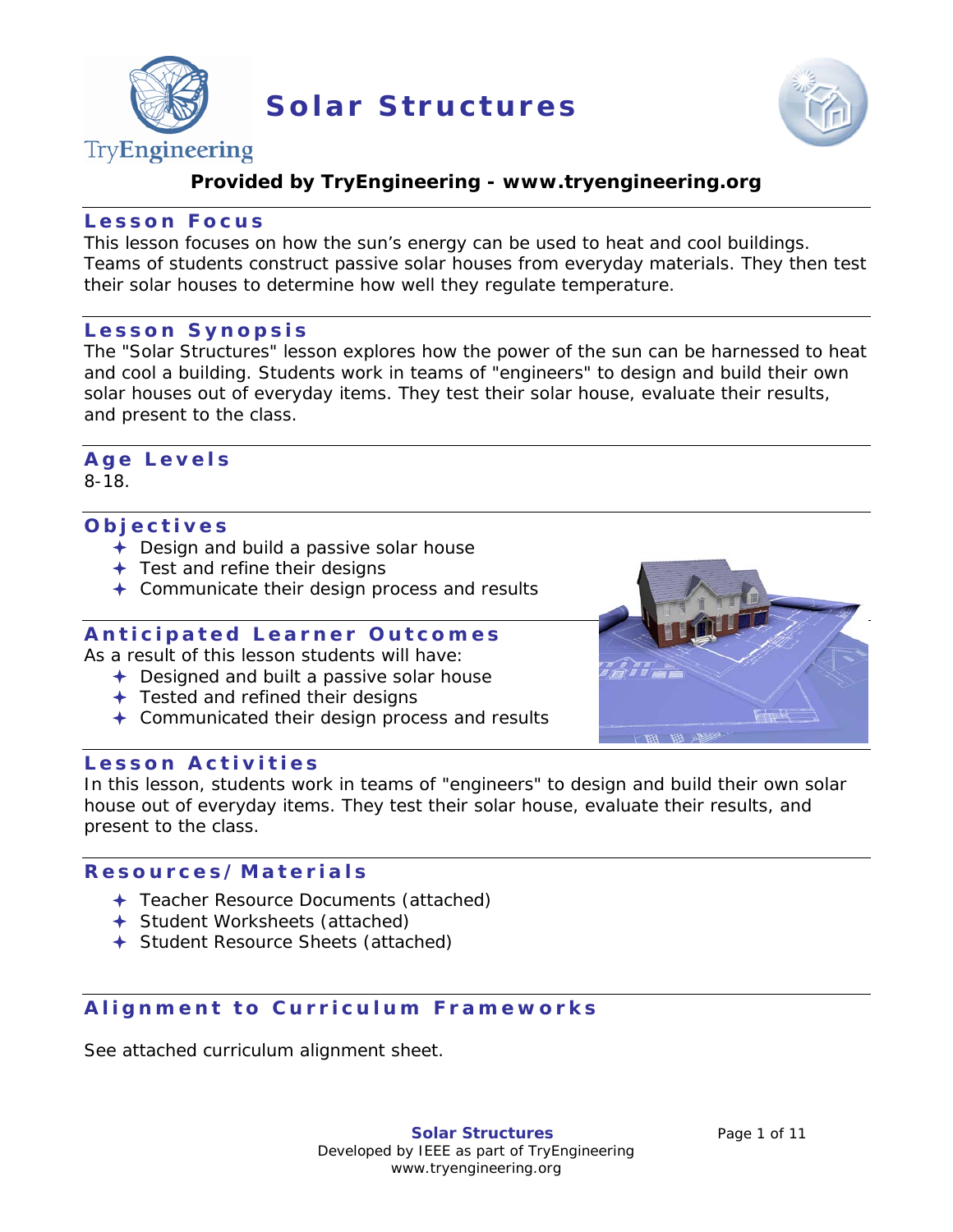# **I nternet Connections**

- TryEngineering (www.tryengineering.org)
- Passive Solar Home [\(http://planetgreen.discovery.com/videos/worlds](http://planetgreen.discovery.com/videos/worlds-greenest-homes-the-new-zealand-passive-solar-home.html)[greenest-homes-the-new-zealand-passive-solar-home.html\)](http://planetgreen.discovery.com/videos/worlds-greenest-homes-the-new-zealand-passive-solar-home.html)



- Carbon Footprint Calculator [\(www.carbonfootprint.com/calculator.aspx\)](http://www.carbonfootprint.com/calculator.aspx)
- ITEA Standards for Technological Literacy: Content for the Study of Technology (www.iteaconnect.org/TAA)
- National Science Education Standards (www.nsta.org/publications/nses.aspx)

## **Recommended R eading**

← Passive Solar House: The Complete Guide to Heating and Cooling Your Home. (ISBN: 978-1933392035)

# **Optional Writing Activity**

 Write a real estate advertisement marketing your passive solar house's selling points.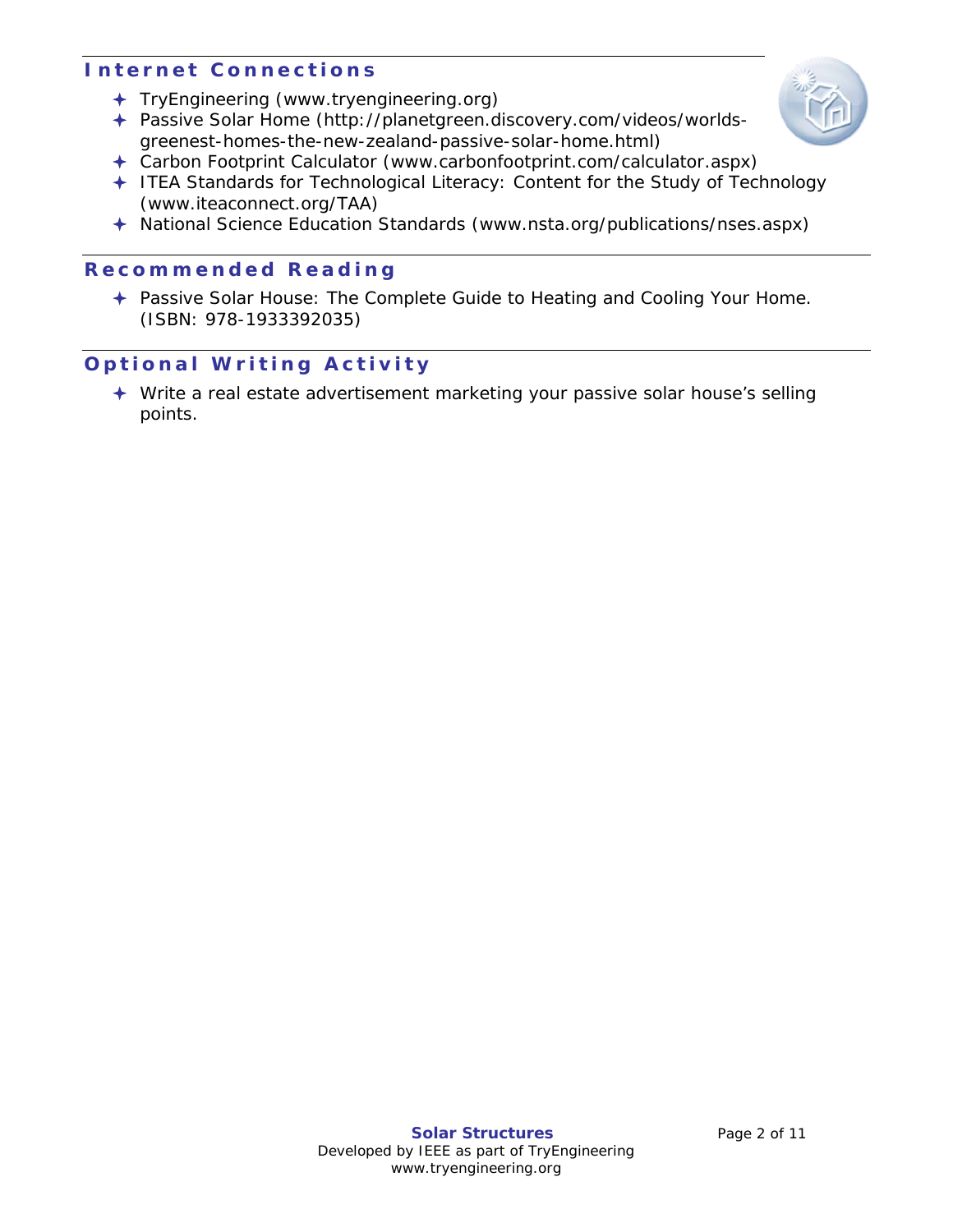#### **For Teachers: Teacher Resources**

#### **Lesson Goal**

The goal of this lesson is for students to design and build a passive solar house out of everyday materials. The houses will be tested for how well they keep warm or cool depending on the time of year.

#### **Lesson Objectives**

- ← Design and build a passive solar house
- $\div$  Test and refine their designs
- **← Communicate their design process and results**

#### **Materials**

 Cardboard or cereal boxes, construction paper, plastic cups, sand, stones, water, rulers, tape, plastic wrap, felt, light and dark tempera paint, foliage, compass, thermometer or temperature strips, protractor, scissors, pencils

#### ◆ Procedure

- 1. Before the lesson, ask students to share what they already know about green building. Discuss how engineering homes to make better use of renewable energy sources such as the sun can make homes more energy efficient and environmentally friendly.
- 2. Show students the various Student Reference Sheets. These may be read in class, or provided as reading material for the prior night's homework.
- 3. Divide students into groups of 2-3 students, providing a set of materials per group.
- 4. Explain that students must design a passive solar house out of the materials given. If the activity is being conducted during a cooler time of year the goal is to increase and maintain the temperature of the house by as much as possible. If this activity is being conducted during a warmer time of year the object will be to limit temperature increase as much as possible. Older students can research the sun angle at their location to assist them with their designs at the following website: http://www.susdesign.com/sunangle/
- 5. The house must have four walls, at least four windows and two working doors, and a roof. It must be at least 15 cm high, and have an area of at least 30 cm. It must also have a place inside for a thermometer, so the temperature can be recorded.
- 6. Students meet and develop a plan for their solar house. They agree on materials they will need, write or draw their plan, and then present their plan to the class.
- 7. Student groups next execute their plans. They may need to rethink their plan, request other materials, or trade with other teams.
- 8. Students groups can then test their solar houses. They should place their solar house in the sun (preferably midday) at the desired orientation using a compass. Students should record the initial inside temperatures of their house, and then again every 2 minutes for 12 minutes. If time permits, they can then bring their house into the shade and record the temperature every 2 minutes for another 12 minutes.
- 9. Teams then complete an evaluation/reflection worksheet and present their findings to the class.

#### **Time Needed**

**← 2-3 forty-five minute class periods** 

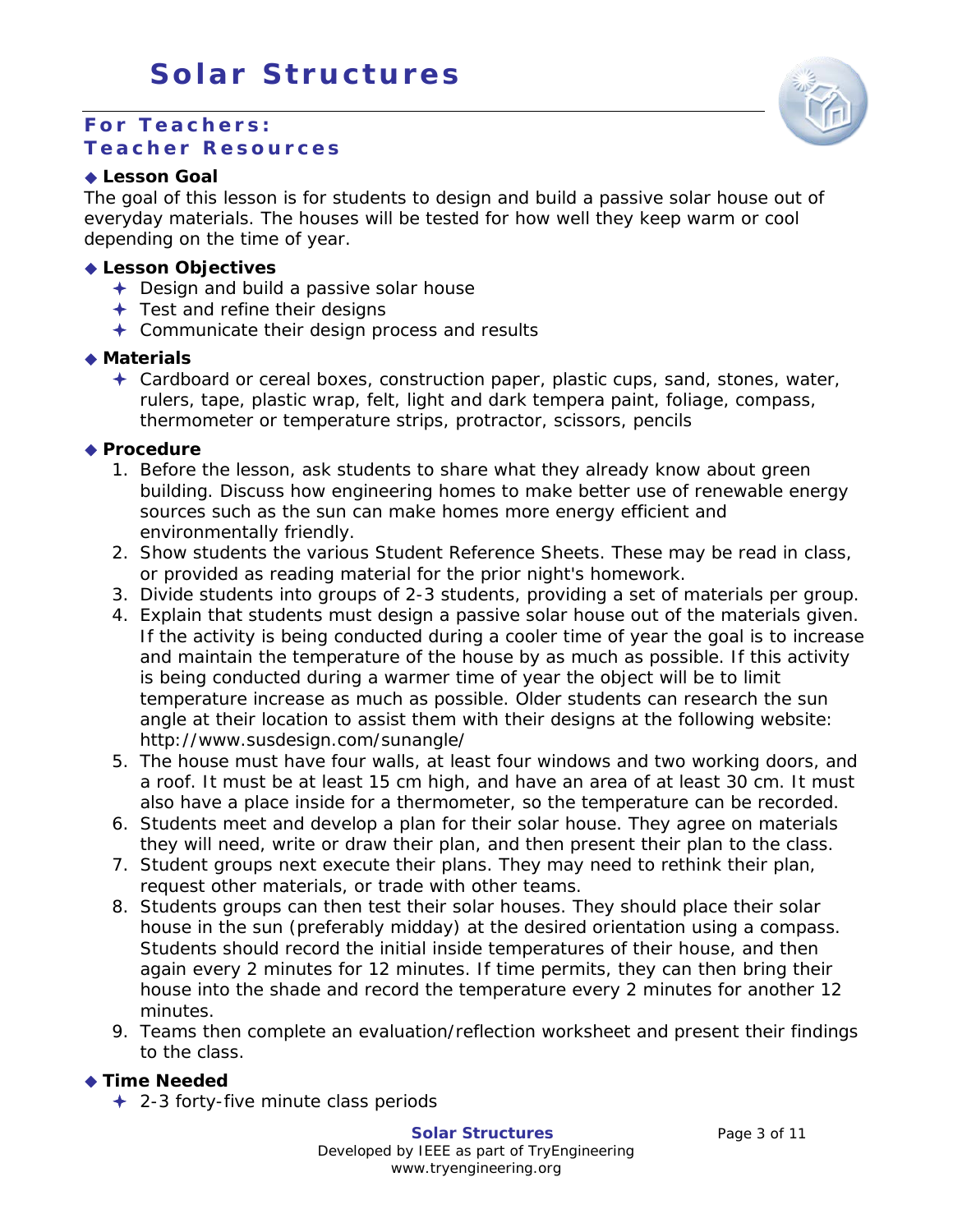## **Student Resource: Solar Building Design**

#### ◆ Solar Energy

Solar energy is energy from sunlight. We can feel this energy as warmth when outside on a sunny day. Solar energy is a renewable source of energy, which means that it can be replenished by nature in a short period of time. Buildings can be designed to harness the power of the sun for heating and cooling purposes. This can be accomplished using active solar design, passive solar design, or a combination of both. Solar building designs are much more energy efficient resulting in structures with smaller carbon footprints that are much friendlier towards the environment.

#### **Active Solar Design**

Active solar design relies on the use of mechanical or electrical devices to convert sunlight into electricity, which can then be used to supply heat or power to a building. "Photovoltaics" refers to the field of science that is concerned with the application of solar cells to generate electricity for use by people. A solar cell is a small device that converts the sun's energy into electricity. Solar cells create direct current, which can be used to power electrical devices. Solar cells can also be assembled into solar panels, which are being used more frequently in building design.

#### **Passive Solar Design**

Passive solar design on the other hand, involves selecting and placing design elements

and materials to help keep a building warm during the winter months and cool during the summer months. Although a combination of both active and passive means may be utilized in solar building design, true passive solar design does not incorporate mechanical or electrical devices of any kind. Passive solar design is very cost effective for this reason.

Passive solar design has been used for thousands of years. Ancient Greeks and Chinese built dwellings designed to take advantage of the

sun's warmth. Native Americans also used passive solar design elements when they built cliff dwellings. Solar design relies on the sun's relative position in the sky to regulate the temperature inside a building. The angle of the sun's rays at different times of the year must be analyzed when designing buildings according to the principles of passive solar design. Optimal building design will allow more sunlight to enter the building in the winter, retaining warmth, and less in the summer, keeping things cooler.

#### **Passive Solar Design Elements**

Passive solar design relies on several design elements. The orientation of the building itself, is of particular importance. It is recommended that buildings be oriented along the east west axis to take maximum advantage of the sun's orientation. Rooms that will be used the most are typically placed along the south side of the building. Rooms that are not used as frequently are placed along the north side of the building.

Windows are another vital component of passive solar design as they allow sunlight to enter into a building. The optimal orientation for major windows in passive solar design is



Native American Cliff Dwellings, Mesa Verde National Park



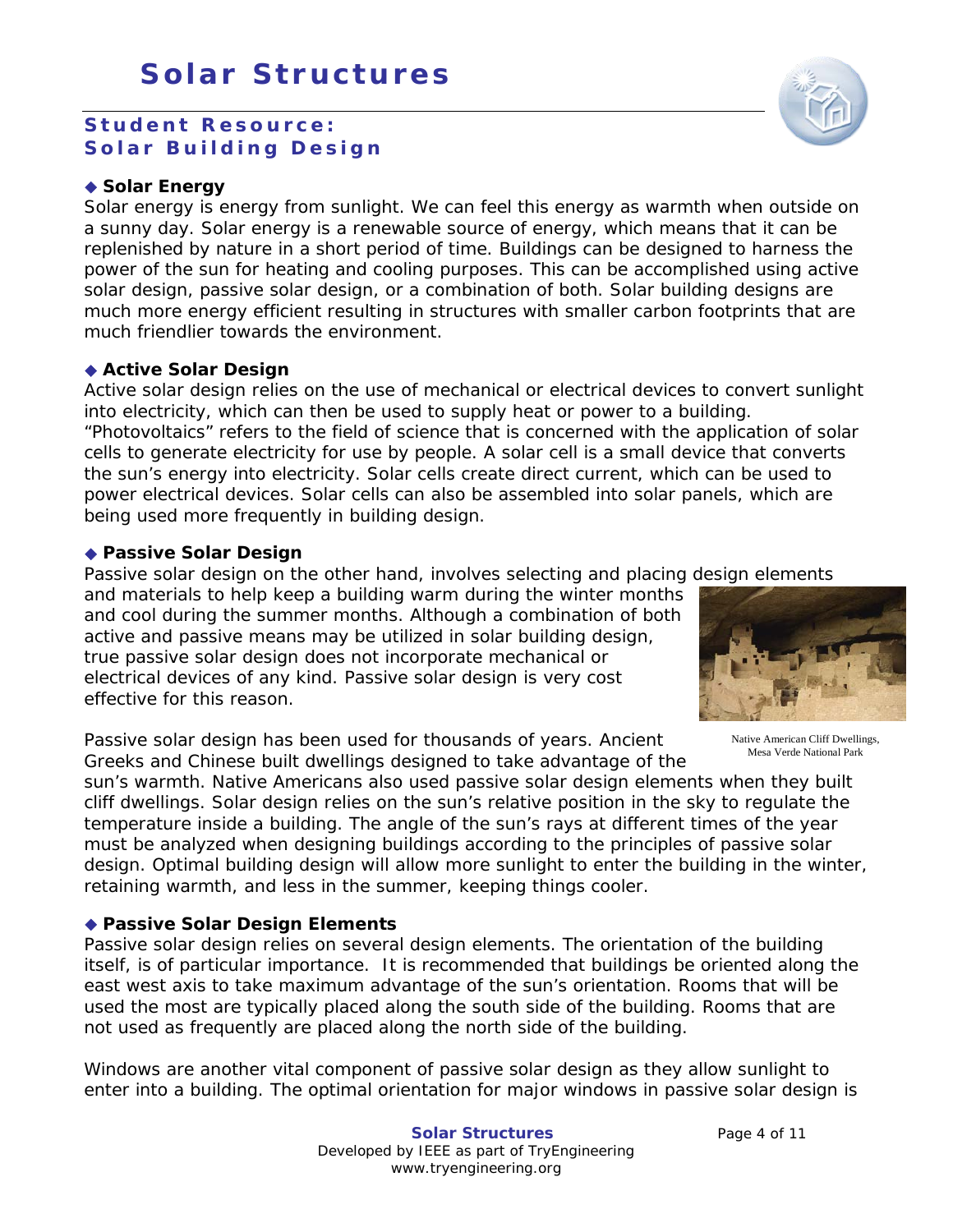# **Student Resource (continued) : Solar Building Design**

southern-facing. Windows on the north and west sides of the building should be minimized. Windows can also be treated with glazing materials to prevent heat loss.

When the sun shines through the windows of a building it needs a way to be stored. Materials known as thermal mass absorb and store the sun's energy as heat for an extended period of time. In direct solar gain systems, thermal mass materials are part of the living space itself. Dark colored materials such as tile in walls or floors are quite effective at storing the sun's heat. Therefore these materials help prevent large fluctuations in temperature which may be occurring outdoors. Thermal mass should be placed to get the most sunlight in winter but should be shaded during the summer.

Indirect solar gain systems involve the use of thermal mass in between the sun and the living space. These can include walls with insulating materials behind them, known as trombe walls, or rooftop water storage tanks. The heat from the sun is stored in these materials and transferred to the living area through convection and radiation respectively. Another technique known as isolated solar heating uses an area adjacent to the main living area called a sunspace (sunroom, solar greenhouse etc.), which collects the heat from the sun and then transfers it throughout the rest of the building.

A truly passive design uses only convection, radiation and conduction to distribute the heat. Devices such as fans, blowers and ducts can be

integrated into the design to help distribute the heat, although they are considered to be active devices. To regulate the temperature of the building, electronic devices such as thermostats or blinds may also be used. When these types of devices are used it is sometimes known as "hybrid" heating.

Passive solar design also incorporates design elements that will keep a building cool especially during the summer. It is very important that there be a way for cool air to enter the building

and hot air to exit the building. Vegetation, ponds and light colored surfaces around a building can help cool air as it enters. Features such as skylights and thermal chimneys can let hot air out of a building. When windows are southern facing, there is a potential for overheating during the summer months. Overhangs above the windows can help ensure that too much sunlight does not enter during the summer and that full sunlight can enter in the winter. Trees can also be helpful for providing shading during the summer months. Reflective materials beneath the roof can prevent too much heat from being absorbed from the sun. These design features will ensure that a passive solar building does not become too hot.





Sunroom



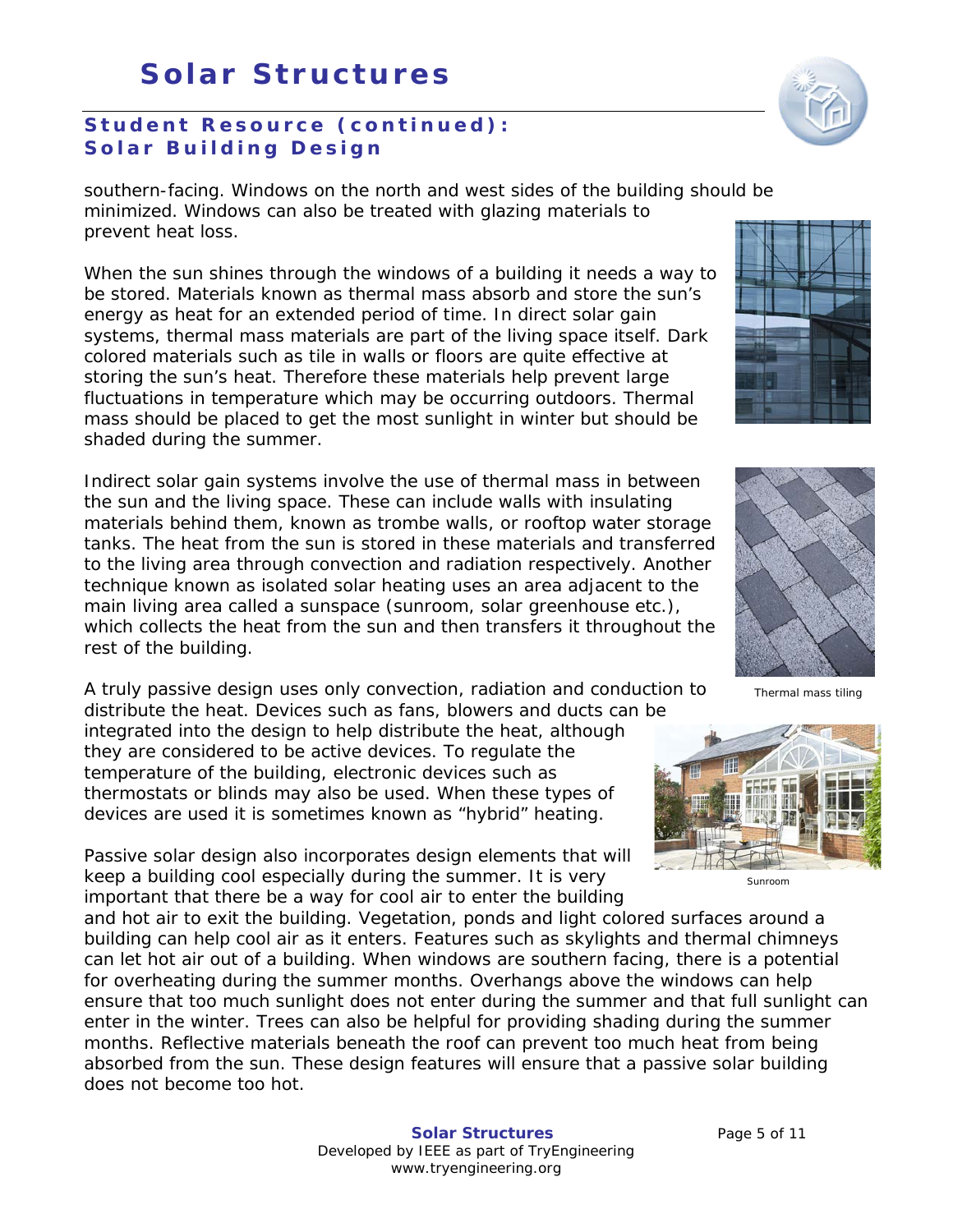# **Solar Structures**



# **Student Worksheet: Design a Passive Solar House**

You are a team of engineers who have been given the challenge to design a solar house. If the activity is being conducted during the cooler months, the goal is to increase and maintain the internal temperature of the house by as much as possible. If this activity is being conducted during the warmer months the object will be to limit temperature increase as much as possible. The house must have 4 walls, at least four windows and 2 working doors, and a roof. It must be at least 15 cm high, and have an area of at least 30 cm. Your design must also have a place inside for a thermometer so you can record the temperature.

◆ Planning Stage

Meet as a team and discuss the problem you need to solve. Then develop and agree on a design for your solar house. You'll need to determine what materials you want to use.

Draw your design in the box below, and be sure to indicate the description and number of parts you plan to use. Present your design to the class.

You may choose to revise your teams' plan after you receive feedback from class.

Design: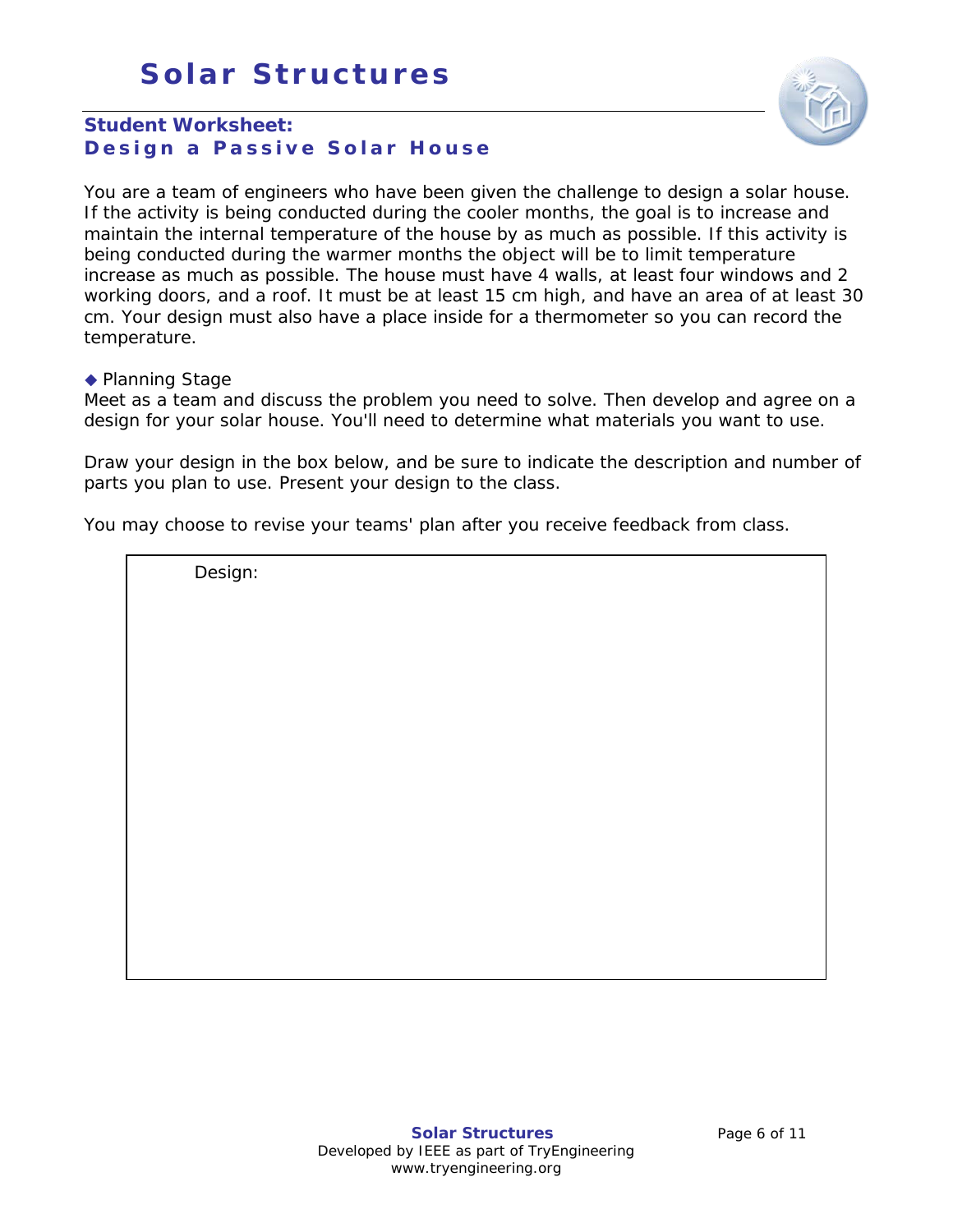## **Student Worksheet (continued): Design a Passive Solar House**



#### ◆ Construction Phase

Build your solar house. During construction you may decide you need additional materials or that your design needs to change. This is ok – just make a new sketch and revise your materials list.

#### ◆ Testing Phase

Each team will test their solar house. Place your solar house in the sun at the orientation decided on by the team (use your compass). Use the thermometer to record the initial temperature of the inside of your house. Then record the temperature of your house every 2 minutes for 12 minutes. If time permits, you can then bring your house into the shade then record the temperature every 2 minutes for another 12 minutes. Be sure to watch the tests of the other teams and observe how their different designs worked.

#### ◆ Evaluation Phase

Evaluate your teams' results, complete the evaluation worksheet, and present your findings to the class.

Use this worksheet to evaluate your team's results in the "Solar Structures" Lesson:

- 1. Did you succeed in creating a solar house that could increase and maintain its temperature or keep cool (depending on the time of year)? If not, why did it fail?
- 2. Did you decide to revise your original design or request additional materials while in the construction phase? Why?
- 3. Did you negotiate any material trades with other teams? How did that process work for you?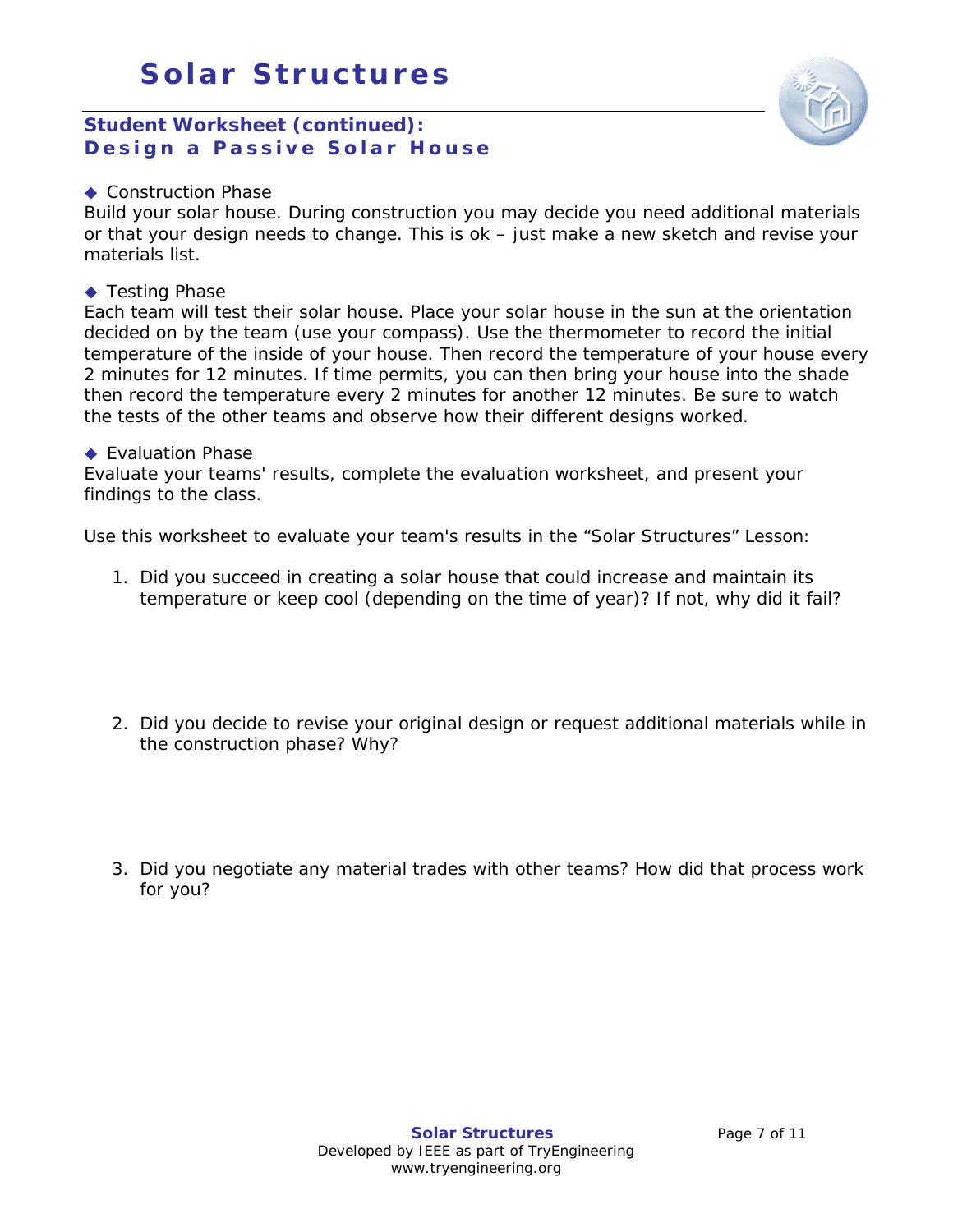# **Solar Structures**

# **Student Worksheet (continued) : Design a Passive Solar House**

- 4. If you could have had access to materials that were different than those provided, what would your team have requested? Why?
- 5. Do you think that engineers have to adapt their original plans during the construction of systems or products? Why might they?
- 6. If you had to do it all over again, how would your planned design change? Why?
- 7. What designs or methods did you see other teams try that you thought worked well?
- 8. Do you think you would have been able to complete this project easier if you were working alone? Explain…
- 9. What advantages does passive solar building design have?
- 10.What drawbacks does passive solar building design have?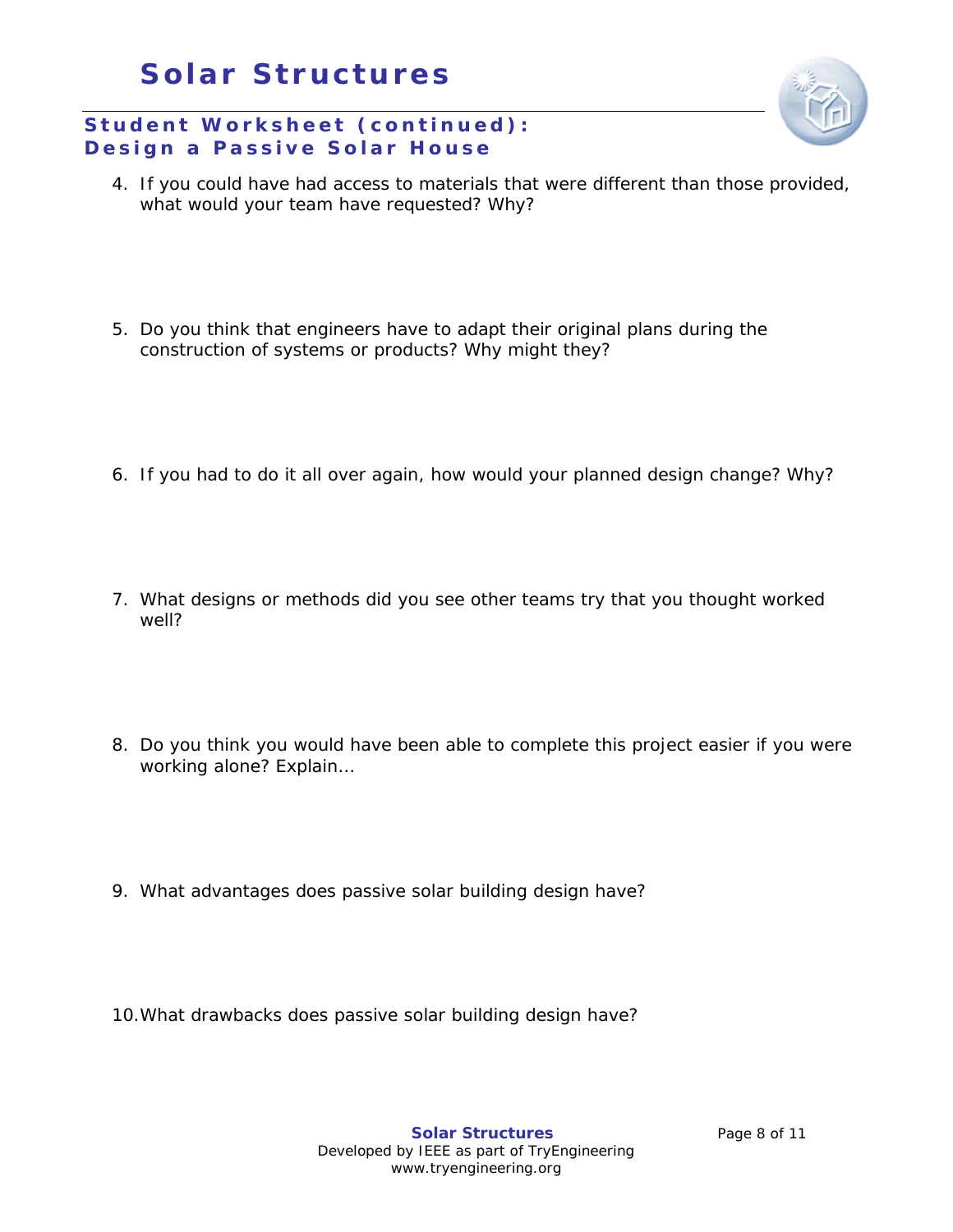

#### **For Teachers: Alignment to Curriculum Frameworks**

**Note:** Lesson plans in this series are aligned to one or more of the following sets of standards:

- U.S. Science Education Standards [\(http://www.nap.edu/catalog.php?record\\_id=4962\)](http://www.nap.edu/catalog.php?record_id=4962)
- U.S. Next Generation Science Standards [\(http://www.nextgenscience.org/\)](http://www.nextgenscience.org/)
- International Technology Education Association's Standards for Technological Literacy [\(http://www.iteea.org/TAA/PDFs/xstnd.pdf\)](http://www.iteea.org/TAA/PDFs/xstnd.pdf)
- U.S. National Council of Teachers of Mathematics' Principles and Standards for School Mathematics [\(http://www.nctm.org/standards/content.aspx?id=16909\)](http://www.nctm.org/standards/content.aspx?id=16909)
- U.S. Common Core State Standards for Mathematics [\(http://www.corestandards.org/Math\)](http://www.corestandards.org/Math)
- Computer Science Teachers Association K-12 Computer Science Standards [\(http://csta.acm.org/Curriculum/sub/K12Standards.html\)](http://csta.acm.org/Curriculum/sub/K12Standards.html)

#### **[National Science Education Standards](http://www.nap.edu/books/0309053269/html/index.html) Grades K-4 (ages 4 - 9) CONTENT STANDARD A: Science as Inquiry**

As a result of the activities, all students should develop

 $\triangle$  Abilities necessary to do scientific inquiry

#### **CONTENT STANDARD B: Physical Science**

As a result of the activities, all students should develop an understanding of

 $\rightarrow$  Properties of objects and materials

# **CONTENT STANDARD D: Earth and Space Science**

As a result of the activities, all students should develop an understanding of

- $\div$  Objects in the sky
- **← Changes in the earth and sky**

#### **CONTENT STANDARD E: Science and Technology**

As a result of the activities, all students should develop

- Abilities of technological design
- Understanding about science and technology

## **CONTENT STANDARD F: Science in Personal and Social Perspectives**

As a result of the activities, all students should develop an understanding of

- $+$  Types of resources
- $\triangleleft$  Changes in environments

#### **[National Science Education Standards](http://www.nap.edu/books/0309053269/html/index.html) Grades 5-8 (ages 10 - 14)**

## **CONTENT STANDARD A: Science as Inquiry**

As a result of activities, all students should develop

 $\triangle$  Abilities necessary to do scientific inquiry

#### **CONTENT STANDARD B: Physical Science**

As a result of their activities, all students should develop an understanding of  $+$  Transfer of energy

## **CONTENT STANDARD D: Earth and Space Science**

As a result of the activities, all students should develop an understanding of

**← Structure of the earth system** 

## **CONTENT STANDARD E: Science and Technology**

As a result of the activities, all students should develop

- $\triangle$  Abilities of technological design
- **← Understanding about science and technology**

# **CONTENT STANDARD F: Science in Personal and Social Perspectives**

As a should develop an understanding of

 $\rightarrow$  Populations, resources and environments

**Solar Structures** Page 9 of 11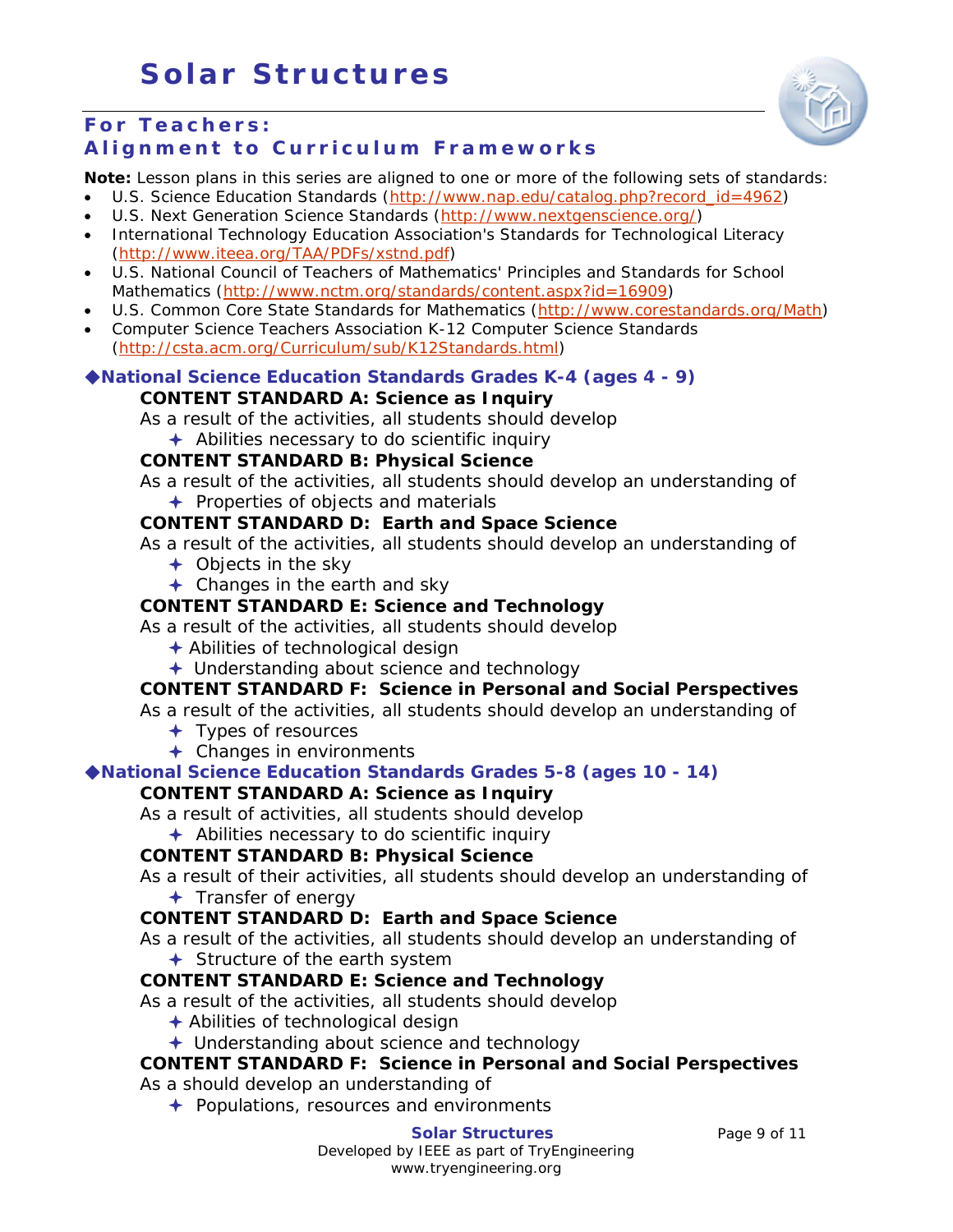

# **For Teachers: Alignment to Curriculum Frameworks (continued)**

#### **[National Science Education Standards](http://www.nap.edu/books/0309053269/html/index.html) Grades 9-12 (ages 14-18)**

#### **CONTENT STANDARD A: Science as Inquiry**

- As a result of activities, all students should develop
- $\triangle$  Abilities necessary to do scientific inquiry

#### **CONTENT STANDARD B: Physical Science**

As a result of their activities, all students should develop understanding of

 $+$  Interactions of energy and matter

#### **CONTENT STANDARD D: Earth and Space Science**

- As a result of the activities, all students should develop an understanding of
	- $\div$  Energy in the earth system

#### **CONTENT STANDARD E: Science and Technology**

As a result of the activities, all students should develop

- $\triangle$  Abilities of technological design
- **← Understanding about science and technology**

#### **CONTENT STANDARD F: Science in Personal and Social Perspectives**

As a should develop an understanding of

**← Natural resources** 

#### **Next Generation Science Standards Grades 3-5 (Ages 8-11)**

#### **Energy**

Students who demonstrate understanding can:

 $\div$  MS-PS3-3. Apply scientific principles to design, construct, and test a device that either minimizes or maximizes thermal energy transfer.

#### **Engineering Design**

Students who demonstrate understanding can:

- $\div$  3-5-ETS1-1. Define a simple design problem reflecting a need or a want that includes specified criteria for success and constraints on materials, time, or cost.
- $\div$  3-5-ETS1-2.Generate and compare multiple possible solutions to a problem based on how well each is likely to meet the criteria and constraints of the problem.
- 3-5-ETS1-3.Plan and carry out fair tests in which variables are controlled and failure points are considered to identify aspects of a model or prototype that can be improved.

## **Next Generation Science Standards Grades 6-8 (Ages 11-14)**

#### **Engineering Design**

Students who demonstrate understanding can:

- $\triangleq$  MS-ETS1-1 Define the criteria and constraints of a design problem with sufficient precision to ensure a successful solution, taking into account relevant scientific principles and potential impacts on people and the natural environment that may limit possible solutions.
- MS-ETS1-2 Evaluate competing design solutions using a systematic process to determine how well they meet the criteria and constraints of the problem.